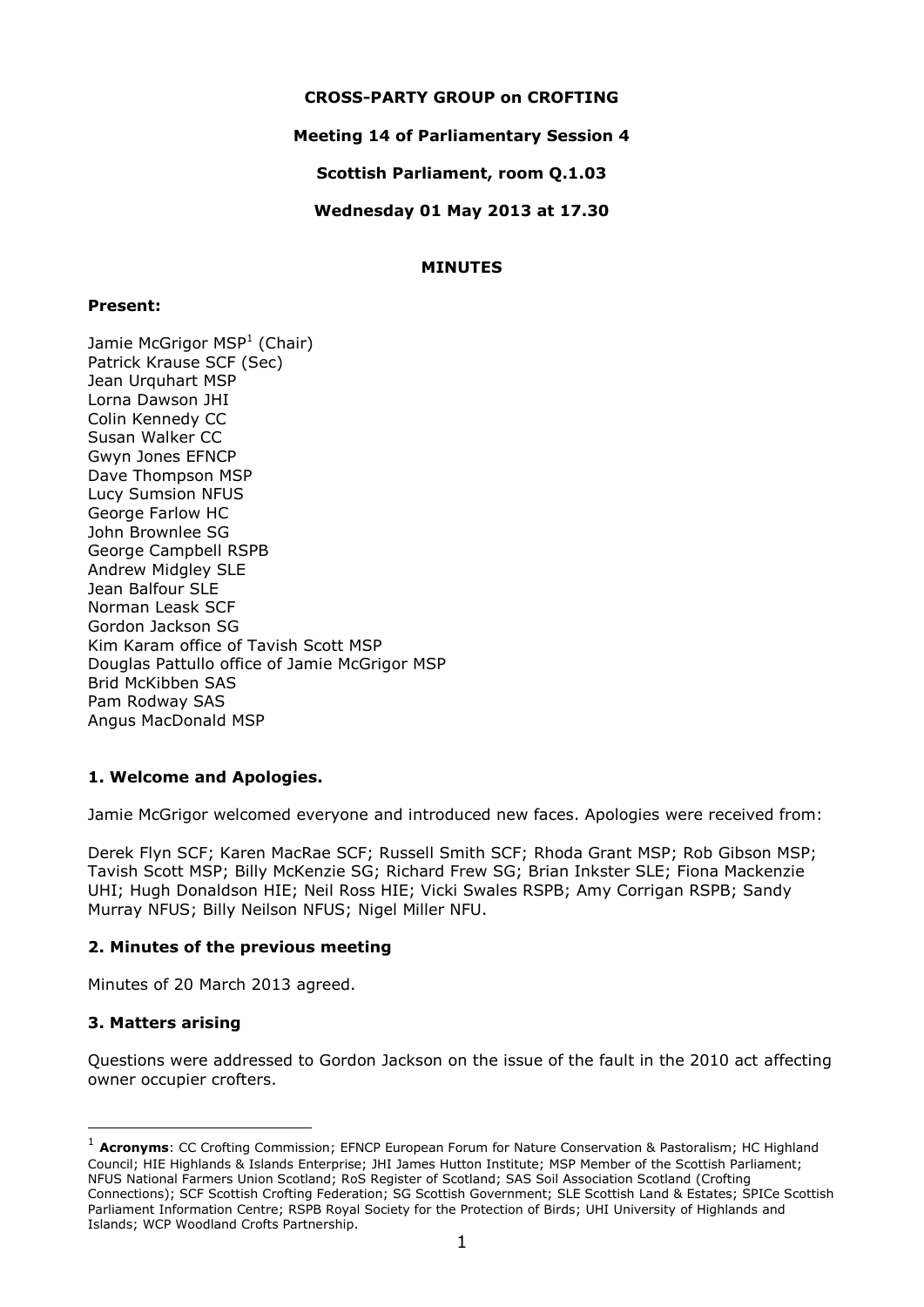Will the Crofting Commission just carry on as usual? Will the Crofting Commission process paperwork for decroftings?

The issue is being dealt with as quickly, but thoroughly, as possible and the intention is to have the amending bill by recess. Only the decrofting problem will be dealt with, no other amendments will be considered at this stage. On Friday, 10 May there will be a stakeholders meeting regarding the bill, in which legal expertise from the crofting law group, SCF, NFUS, SLE and so on will be consulted. It will be a one-day consultation.

Will other issues be looked at in due course? Yes, but not in this bill process. It is important to get this error amended as soon as possible.

Is a one-day consultation not too short? If issues come up at the consultation meeting it is possible to extend it; as it is a Friday it would be possible to have comments by Monday at 9AM. If there were any serious issues then it would cause a delay. This bill is part of a series of Parliamentary processes therefore the Scottish Government cannot commit to longer than that day. Therefore we wish to keep to the problem at hand.

Cross-party group on crofting to support narrow focus of Bill? **Agreed**.

### **4. Control of wild goose numbers**

George Campbell, RSPB, gave a short presentation on the problems associated with large populations of resident wild geese, and the damage caused to crops and grassland, focusing mainly on the Uists.

The number of visiting greylag geese in 1990 was 1,800, there are now over 10,000 resident birds. The island of Coll, even though much smaller than the Uists, reputedly also has over 10,000 resident greylags.

Last year 4000 geese were shot and this even does not keep the population stable. Unfortunately the geese carcasses cannot be sold as it is against the law so whilst some may be given away most are dumped.

Do people get paid to control the case, as on Islay? No, it is a different species on Islay (not a quarry species like greylag). Goose control on Islay costs about £1 million per annum.

Crofters do not have the legal right to control marauding geese. So why don't the estates do more? The estates are being more active but they can't possibly keep up with the numbers.

Crop protection in the Uists will end unless further funding can be found. SNH have a budget of £10,000 for an adaptive management program but this alone will not cope with the rising goose numbers. The adaptive management program needs a longer timescale and more money invested in it. The aim is to have the population of 10,000 down to 3.5 thousand, this being a healthy sustainable population size.

Will the cross party on crofting support pressing the Scottish Government for more funds for an adaptive management program? A letter to the Minister from the group? **Agreed**. The problem is not just on the Western Isles it is on the northern isles and mainland too so the letter should include all the crofting areas. **Agreed**.

### *Action: Lucy and Patrick to draft a letter to be sent through the chair*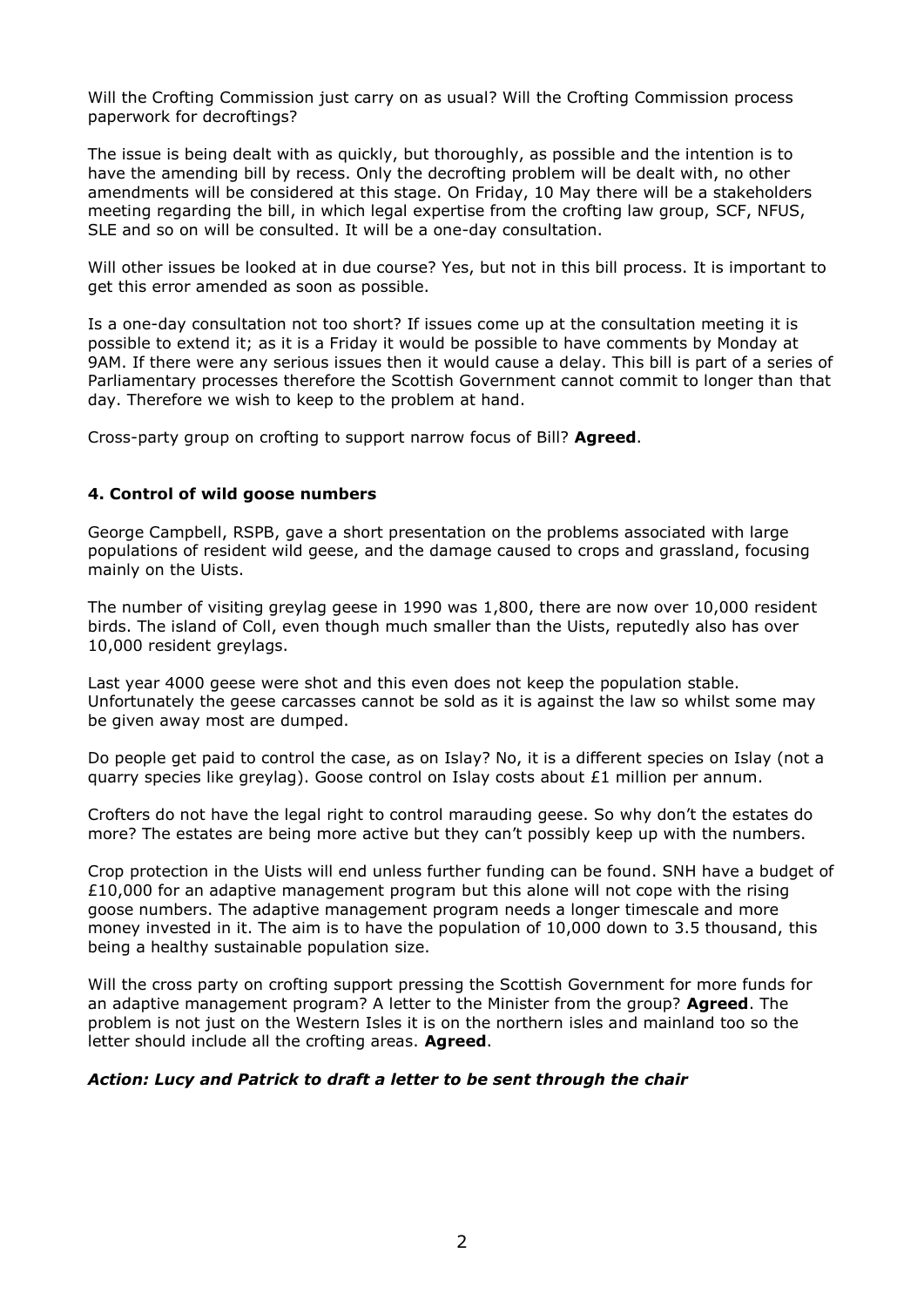# **5. 'South Uist or Strichen? Targeting agri-environment in the 2007-13 SRDP'**

Gwyn Jones, EFNCP, gave a presentation on the performance of the agri-environment schemes in the present SRDP (circulated).

#### *Discussion*

The evaluation of the agri-environment measures within the SRDP carried out by a consultancy company for the SG concluded exactly the opposite of reality. Why?

The fact that 85% of Scotland is LFA is fine; the problem is why it is that so much goes to Aberdeenshire compared to the amounts going to the crofting areas, areas that are claimed to be important for environment? It doesn't make any sense that money goes to Strichen; it would be fair enough if it went to designated sites, but it doesn't. Much goes to repair the post-war damage.

The way the scheme operates puts small units off applying - it is geared to big business. Why aren't crofters applying? More to the point is not why a croft on sky wouldn't get in but why a large Aberdeenshire holding would. Big units employ consultants to prepare applications. However, even places with plenty of advisers in crofting areas are not getting applications accepted. Analysis doesn't show what options are being used, but it begs the question, is the structure at fault? The points structure for example. Also, many on smaller units think it is not worth the while as the payments are too low to justify the restrictions.

Consultation has been launched today on the SRDP - encourage all to feed into this as some of these concerns are addressed / recognised.

A fundamental that should be remembered is that these mechanisms are about additionality, the use of public money to buy public good, not profit.

### **6. Update on SRDP**

Consultation on the proposed SRDP has been launched, responses are needed by the end of June.

### **7. Update on CAP reform**

John Brownlee gave an update on the CAP reform.

The three European players, the European commission, the Council of ministers, and the European Parliament, have stated their positions. They now move into 'triologue'.

Meanwhile in Scotland the James Hutton Institute have been modelling different payment scenarios and this was presented at a 'CAP – moving forward' conference on  $17<sup>th</sup>$  April. There were 30 scenarios presented and there is an online consultation,  $15<sup>th</sup>$  of May being the deadline.

It will be 2015 before the new CPAP is implemented and there will be a rollover in the meantime. The budget is not known yet so the Scottish system cannot be designed. It is not helpful to base any ideas for the future CAP on past payments.

Will the small farmer scheme benefit crofters? It might; there is a €1000 limit which is not very attractive. Scotland want it to be €2000. It is likely to be between €1000 and €1500. It is attractive to the government as it simplifies things. However the small farmer scheme is not good for crofting if there is no necessity for activity.

Modelling shows that there should be more winners than losers at the small unit and. HNV areas also do better in models.

Crofters are only allowed to stock to souming and so can only claim for souming even if there